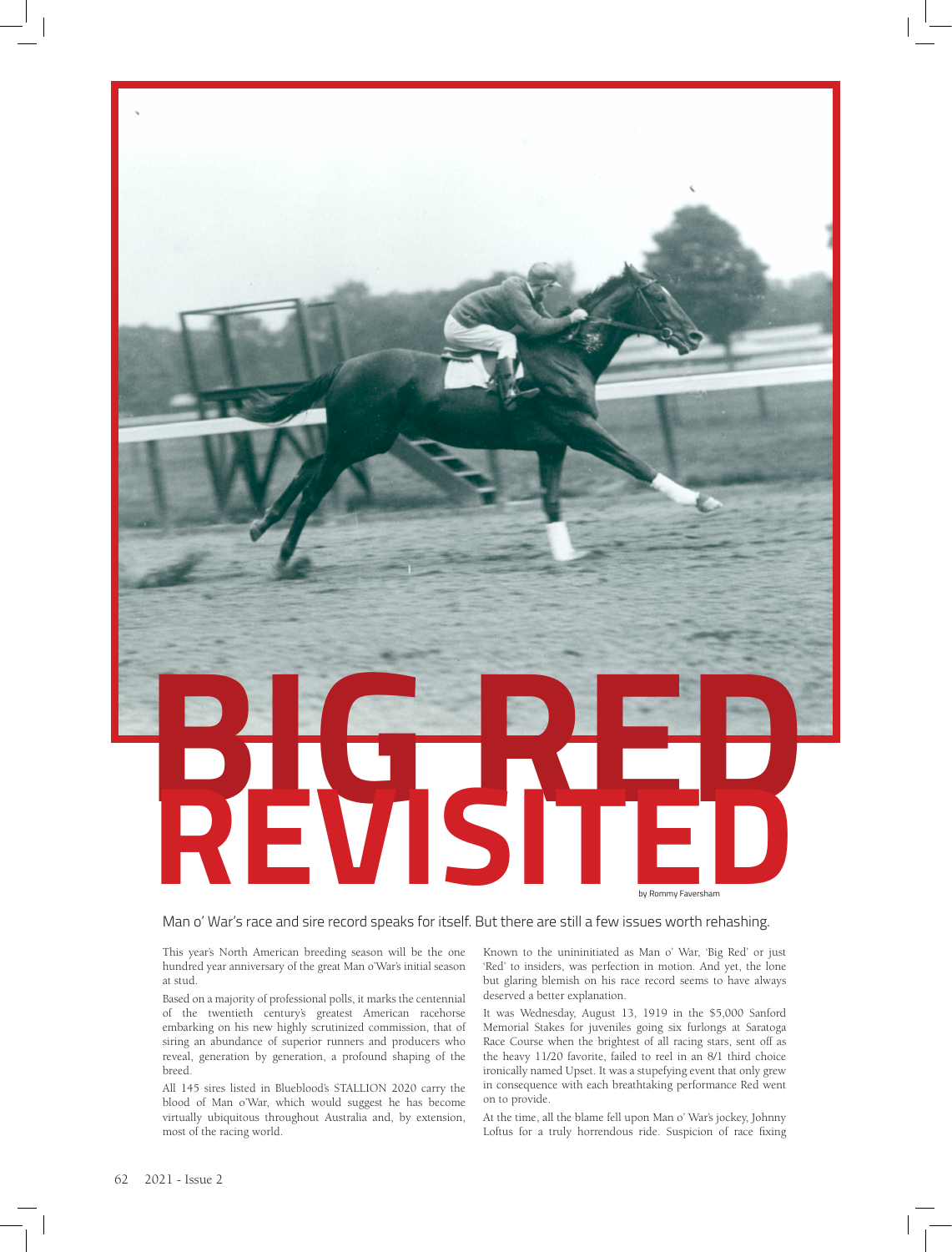Table 1 is a catalogue of Man o' War's best offspring. It illustrates the large majority out of mares carrying the aforementioned target ancestors.

## **Table 1 - MAN O' WAR'S BEST OFFSPRING**

| Runner                      | Earnings; primary accomplishments                 | Target ancestor                                                                                                                                                                                                                                                                                                                                                                              |
|-----------------------------|---------------------------------------------------|----------------------------------------------------------------------------------------------------------------------------------------------------------------------------------------------------------------------------------------------------------------------------------------------------------------------------------------------------------------------------------------------|
| <b>WAR ADMIRAL</b>          | >\$273K; Horse of Year at 3; Triple Crown         | Sundridge                                                                                                                                                                                                                                                                                                                                                                                    |
| CRUSADER                    | >\$203K; Horse of the Year at 3, Belmont S.       | Star Shoot/Migraine                                                                                                                                                                                                                                                                                                                                                                          |
| <b>MARS</b>                 | >\$128K; Travers S., Saranac H., Saratoga H.      | <b>Star Shoot</b>                                                                                                                                                                                                                                                                                                                                                                            |
| <b>CLYDE VAN DUSEN</b>      | >\$122K; Kentucky Derby, Ky. Jockey Club S.       | <b>Star Shoot</b>                                                                                                                                                                                                                                                                                                                                                                            |
| <b>BATEAU</b>               | >\$120K; Champion filly at 3 & 4, Whitney H.      | Ecouen / t/f-Fairy Gold                                                                                                                                                                                                                                                                                                                                                                      |
| <b>SCAPA FLOW</b>           | >\$93K; 2YO Champion colt, Futurity S.            | Hamburg                                                                                                                                                                                                                                                                                                                                                                                      |
| <b>WAR RELIC</b>            | >\$89,495; Narragansett Special, Mass. H.         | Friar Rock                                                                                                                                                                                                                                                                                                                                                                                   |
| <b>GENIE</b>                | >\$84K; Dwyer S., Bowie H., 2nd Belmont S.        | <b>Star Shoot</b>                                                                                                                                                                                                                                                                                                                                                                            |
| AMERICAN FLAG               | >\$82K; 3YO Champion colt, Belmont S.             | Roi Herode                                                                                                                                                                                                                                                                                                                                                                                   |
| <b>EDITH CAVELL</b>         | >\$69K; Champion 3YO filly, Pimlico Cup (2X)      | mare: Mannie Gray 3X4                                                                                                                                                                                                                                                                                                                                                                        |
| <b>WAR GLORY</b>            | >\$55K; Lawrence Realization S., Maryland H.      | Sundridge                                                                                                                                                                                                                                                                                                                                                                                    |
| WAR BEAUTY                  | >\$42K; Selima S., Matron H., 2nd Arl. Lassie S.  | Roi Herode                                                                                                                                                                                                                                                                                                                                                                                   |
| <b>MARINE</b>               | >\$43K; Miller S., Saratoga H., 2nd Whitney H.    | Sundridge                                                                                                                                                                                                                                                                                                                                                                                    |
| WAR EAGLE                   | >\$42K; Miami Cup H., 2nd Latonia Derby           | $- - -$                                                                                                                                                                                                                                                                                                                                                                                      |
| <b>STAR SHADOW</b>          | >\$39K; 2nd San Antonio H., 2nd San Carlos H.     | mare: Sylvabelle 3X2                                                                                                                                                                                                                                                                                                                                                                         |
| <b>WAR HERO</b>             | >\$38K; Travers S., Saratoga Cup, Huron H.        | Orme                                                                                                                                                                                                                                                                                                                                                                                         |
| <b>IRONSIDES</b>            | >\$37K; Manhattan H., Broadway H.                 | Hamburg/mare: Mannie Gray 4X4                                                                                                                                                                                                                                                                                                                                                                |
| <b>IDENTIFY</b>             | >\$36K; Toboggan H., Rockingham Park H.           | Orme                                                                                                                                                                                                                                                                                                                                                                                         |
| SALAMINA                    | >\$36K; Alabama S., Ladies H., Gallant Fox H.     | Roi Herode                                                                                                                                                                                                                                                                                                                                                                                   |
| <b>FAIRY MANHURST</b>       | >\$34K; L. Realization, 2nd Jockey Club Gold Cup  | Roi Herode                                                                                                                                                                                                                                                                                                                                                                                   |
| <b>BROADSIDE</b>            | >\$32K; Independence H., Ben Ali S.               | $- - -$                                                                                                                                                                                                                                                                                                                                                                                      |
| <b>MATEY</b>                | >\$31K; Pimlico Futurity, 2nd Whitney H.          | Hamburg                                                                                                                                                                                                                                                                                                                                                                                      |
| <b>MAID AT ARMS</b>         | >\$29K; co-Champion 3YO filly, Alabama S.         | Orme                                                                                                                                                                                                                                                                                                                                                                                         |
| <b>BATTLESHIP</b>           | >\$29K; U.S./Eng. Grand National Steeplechase H.  | ---                                                                                                                                                                                                                                                                                                                                                                                          |
| SON O' BATTLE               | >\$27K; Toronto Cup Hcp.                          | Roi Herode / t/f/-St. M.                                                                                                                                                                                                                                                                                                                                                                     |
| <b>BOATSWAIN</b>            | >\$26K; Withers S., 3rd Preakness S.              | Roi Herode                                                                                                                                                                                                                                                                                                                                                                                   |
| ANNAPOLIS                   | >\$25K; 2nd Wood Memorial, Ardsley H.             | $- - -$                                                                                                                                                                                                                                                                                                                                                                                      |
| ANCHORS AWEIGH              | >\$24K; Autumn Days S., Ardsley H., Chesapeake S. | $\frac{1}{2} \frac{1}{2} \frac{1}{2} \frac{1}{2} \frac{1}{2} \frac{1}{2} \frac{1}{2} \frac{1}{2} \frac{1}{2} \frac{1}{2} \frac{1}{2} \frac{1}{2} \frac{1}{2} \frac{1}{2} \frac{1}{2} \frac{1}{2} \frac{1}{2} \frac{1}{2} \frac{1}{2} \frac{1}{2} \frac{1}{2} \frac{1}{2} \frac{1}{2} \frac{1}{2} \frac{1}{2} \frac{1}{2} \frac{1}{2} \frac{1}{2} \frac{1}{2} \frac{1}{2} \frac{1}{2} \frac{$ |
| <b>DORIMAR</b>              | >\$24K; Saratoga Cup, Evening H., 2nd Diana H.    | $- - -$                                                                                                                                                                                                                                                                                                                                                                                      |
| <b>TAPS</b>                 | >\$24K; Matron S., Schuylerville S.               | mare: Sylvabelle 3X2                                                                                                                                                                                                                                                                                                                                                                         |
| <b>REGAL LILY</b>           | >\$23K; Alabama S., Gazelle S.                    | Roi Herode                                                                                                                                                                                                                                                                                                                                                                                   |
| DREADNAUGHT                 | >\$22K; Matron S.                                 | $- - -$                                                                                                                                                                                                                                                                                                                                                                                      |
| <b>BATTLE COLORS</b>        | >\$20K; Will Rogers H., 2nd Maryland H.           | Sundridge                                                                                                                                                                                                                                                                                                                                                                                    |
| WAR HAZARD                  | >\$20K; Alabama S., 2nd New England Oaks          | <b>Star Shoot</b>                                                                                                                                                                                                                                                                                                                                                                            |
| <b>HOSTILITY</b>            | >\$19K; Acorn S., 2nd Coaching Club Amer. Oaks    | Orme                                                                                                                                                                                                                                                                                                                                                                                         |
| JEAN BART                   | >\$18K; Huron S., 3rd Preakness S.                | Ecouen / t/f-Fairy Gold                                                                                                                                                                                                                                                                                                                                                                      |
| <b>FLORENCE NIGHTINGALE</b> | >\$18K; co-Champion 3YO filly                     | mare: Mannie Gray 3X4                                                                                                                                                                                                                                                                                                                                                                        |
| <b>HARD TACK</b>            | >\$16K; Saranac H., Knickerbocker H.              | $- - -$                                                                                                                                                                                                                                                                                                                                                                                      |
| WAND                        | >\$13K; Matron S.                                 | Roi Herode                                                                                                                                                                                                                                                                                                                                                                                   |
| <b>FRILETTE</b>             | >\$12K; Beldame H., 2nd C.C.A Oaks, Gazelle S.    | Hamburg                                                                                                                                                                                                                                                                                                                                                                                      |
| <b>WAR KILT</b>             | >\$13K; Demoiselle S.                             | Friar Rock                                                                                                                                                                                                                                                                                                                                                                                   |
| VALKYR                      | >\$13K; 2nd Alabama S., 3rd C.C.A. Oaks           | Hamburg                                                                                                                                                                                                                                                                                                                                                                                      |
| CORVETTE                    | >\$12K; Gazelle H., 2nd Test S., 3rd Beldame H.   | Roi Herode / t/f-St. M.                                                                                                                                                                                                                                                                                                                                                                      |
| <b>JOLLY TAR</b>            | >\$8K; 2nd Travers S., 3rd JC Gold Cup            | Hamburg                                                                                                                                                                                                                                                                                                                                                                                      |
| JUDY O' GRADY               | >\$8K; 2nd Jockey Club Gold Cup, Selima S.        | $- - -$                                                                                                                                                                                                                                                                                                                                                                                      |
| <b>IRONCLAD</b>             | >\$6K; Jerome H., 2nd Toboggan H., Swift S.       | $- - -$                                                                                                                                                                                                                                                                                                                                                                                      |
| SPEED BOAT                  | >\$6K; Test S., Adirondack H.                     | Friar Rock                                                                                                                                                                                                                                                                                                                                                                                   |
| WAR REGALIA                 | >\$5K; Diana H.                                   | Roi Herode                                                                                                                                                                                                                                                                                                                                                                                   |
|                             |                                                   |                                                                                                                                                                                                                                                                                                                                                                                              |

 $t/f = \text{tail-fermale line}$  St. M. = St. Marguerite  $- - - =$  no female family inbreeding

was in the air for a while but by the time Man o' War's monumental three-year old season had been witnessed newspapers and their readers were already engrossed in what was to be an even bigger fix, the infamous Black Sox scandal in which eight baseball players on the Chicago White Sox conspired with gamblers to throw the 1919 World Series to the underdog Cincinnati Reds.

When it came to sports fixes in post-Great War America, no one was bigger than 'The Fixer", infamous crime figure Arnold Rothstein who quickly became a central character in big league baseball's all-time greatest case of wrongdoing only to walk away untouched.

The definitive biographies of Rothstein (2003) and Man o' War (2006), by David Pietrusza and Dorothy Ours respectively, have helped in providing valuable new clues into the very questionable relationships Arnold Rothstein enjoyed with a number of major players in Red's fateful race. These were a series of important liaisons that included both Johnny Loftus and Upset's rider, William Knapp, long known as "Burglar Bill".

Louis Feustel, Big Red's trainer decided to wait 43 years to share his take on things. "Loftus got paid by racketeers to throw the race. But there was no way to prove it. No horse alive could beat Big Red in a fair race", he was quoted.

Red's doting owner, Sam Riddle originally maintained support for his rider following the shocking loss, but all that changed after a private investigational briefing at the Jockey Club. In the years to follow, whenever showing house guests paintings of the great chestnut with Loftus up, he is said to have huffed at some point, "the greatest regret of my life is that I can't have that that creature on his back painted out".

Red flags were certainly raised as Loftus and Knapp saw their jockeys' licenses revoked before the start of the 1920 season, never to be reinstituted again. No official explanation was ever given and despite all of their accomplishments as riders, neither man would gain admission into American Racing's Hall of Fame until well after his own death.

As to Rothstein's whereabouts, he certainly figures to have been in town for the 1919 Sanford Memorial, having opened his own luxurious casino, The Brook, in Saratoga Springs earlier that season.

It was a sign of the times but certainly not the industry's desired narrative. Highly probable yet publicly unproven, Red's perfect race record looked to be a victim of the fix, engineered by no less than The Fixer. In the meantime, hardly any of this received the attention it deserved.

But then, it has always been Big Red's career as a sire that has provoked the majority of his controversies.

condemned in others.  $\rightarrow$ The fact is, despite his remarkable success, no owner-breeder in the history of the American turf has ever absorbed as much public criticism for his management of a prominent stallion as did Samuel Riddle. In dozens of published accounts over the course of decades, Riddle's handling of Man o' War's stud career has been vigorously questioned in some quarters and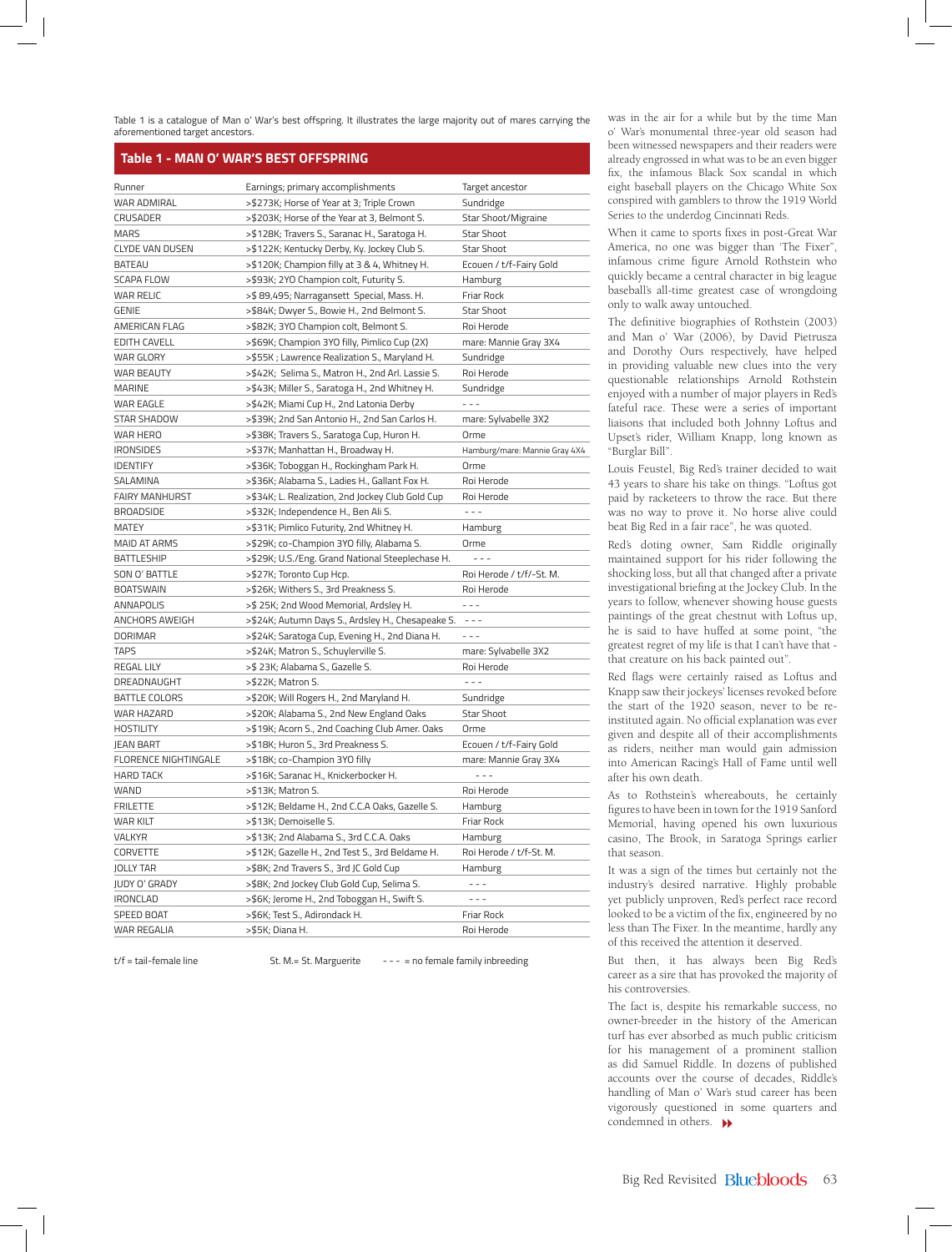The criticisms have always seemed to revolve around three key issues: 1) the smallish size of Man o' War's annual book of mares, 2) the assertions that he was maintained as a virtually private stallion, and 3) the allegations that the broodmares chosen for him were not worthy.

Even as early as 1932, The Thoroughbred Record reacted, "Man o' War has for several years been subjected to unwarranted slander from loose-tongued "experts who list him under the "head" failure as a sire. This is the veriest of hogwash. We have the thought that perhaps too much was expected of him. Perhaps too much was expected of him by persons who have no knowledge of the workings of nature to beget a covey of Super Horses".

Renowned Thoroughbred historian Abram S. Hewitt, who knew Riddle personally, saved a great deal of his most biting commentary for him. In his 1977 book Sire Lines Hewitt wrote, "records show that [Man o' War's] mates, by and large, were rubbish. Both their racing records and produce records were badly subnormal, and it is hard to say what Riddle was thinking of, if anything at all." Making sure nobody missed him the first time, Hewitt continued the attack in his 1982 opus, The Great Breeders and their Methods, by concluding, "Riddle had one of the worst collections of mares it would have been possible to put together!"

Kent Hollingsworth wrote in Blood-Horse's Silver Anniversary Edition, "Man o' War had little or no help from his mates and credit for his high percentage of stakes winners is all his. One can only speculate what Man o' War's record would have been had he been afforded the opportunity of being mated to better mares."

Even Walter Farley's warm and fuzzy semifictional Man o' War from 1962, a very popular book quite complimentary of Riddle as the horse's owner, questioned his subsequent mating decisions.

As a result of all of this, many internet web sites dedicated to Man o' War continue to share similar commentary, even though none of them provide any evidence to support the premise.

This long spell of rather personal accusations may have been initiated by simple jealousy. After all, it was not Riddle's genius that bred such an incredible creature. That honor belonged to legendary horseman and premier racing authority, August Belmont II. Riddle is reported to have also needed some rare urging from his wife Elizabeth as well as trainer Feustel, to land the chestnut colt at the 1918 Saratoga Yearling sales with a winning bid of five thousand dollars. Even for a man of Riddle's means, it was as lifechanging as it comes.

## **The Man o' War Stallion Formula**

Actually, the means by which broodmares were selected as Big Red's mating partners during his earliest years at stud were nothing short of extraordinary. Riddle began by hiring Elizabeth Daingerfield as his farm manager. One of America's foremost horsewomen, she was the daughter of Major Foxhall Daingerfield



| <b>FAIR PLAY</b><br>Ch 1905 | Hastings    | Spendthrift   | Australian            | <b>West Australian</b> | 7a             |
|-----------------------------|-------------|---------------|-----------------------|------------------------|----------------|
|                             |             |               |                       | Emilia                 | 11             |
|                             |             |               | Aerolite              | Lexington              | 12a            |
|                             |             |               |                       | Florine                | A3             |
|                             |             | Cinderella    | Tomahawk              | 1 King Tom             | 3n             |
|                             |             |               |                       | Mincemeat              | 3j             |
|                             |             |               | Manna                 | Brown Bread            | 16a            |
|                             |             |               |                       | Tartlet                | 21a            |
|                             | Fairy Gold  | Bend Or       | Doncaster             | 1 Stockwell            | 3n             |
|                             |             |               |                       | Marigold               | 5e             |
|                             |             |               | Rouge Rose            | Thormanby              | 4f             |
|                             |             |               |                       | Ellen Horne            | 1j             |
|                             |             | Dame Masham   | Galliard              | <b>Galopin</b>         | 3i             |
|                             |             |               |                       | Mavis                  | 13             |
|                             |             |               | Pauline               | <b>Hermit</b>          | 5d             |
|                             |             |               |                       | Lady Masham            | 9e             |
|                             |             |               |                       |                        |                |
|                             |             |               |                       | St Albans              | 2u             |
|                             |             |               | Springfield           | Viridis                | 12c            |
|                             |             | Sainfoin      |                       | Wenlock                | 4d             |
|                             |             |               | Sanda                 | Sandal                 | 2g             |
|                             | Rock Sand   |               |                       | <b>Galopin</b>         | 3i             |
|                             |             |               | St Simon              | St Angela              | 11c            |
|                             |             | Roquebrune    |                       | <b>Hermit</b>          | 5d             |
| <b>MAHUBAH</b>              |             |               | <b>St Marguerite</b>  | Devotion               | 4 <sup>1</sup> |
|                             |             |               |                       | Lord Clifden           | 2h             |
| B 1910                      |             |               | Hampton               | Lady Langden           | 10a            |
|                             |             | Merry Hampton |                       | Broomielaw             | 10a            |
|                             |             |               | Doll Tearsheet        | Mrs Quickly            | 22c            |
|                             | Merry Token |               |                       | Macaroni               | 14a            |
|                             |             |               | Macgregor             | Necklace               | 4c             |
|                             |             | Mizpah        | <b>Underhand Mare</b> | Underhand              | 43             |

and the niece of James R. Keene who together built Castleton Stud into the nation's foremost thoroughbred nursery both before and after the turn of the twentieth century. Castleton became home to the greatest runners and sires of its period including the great Domino, his sons Commando and Colin, as well as the foundation stallion Ben Brush and his heirs.

When it came to choosing Big Red's original collection of European broodmares, Elizabeth Daingerfield followed the fortuitous judgement of her father by commissioning the well-known English bloodstock agent and author William Allison. Almost thirty years earlier at the 1891 and 1892 Tattersalls December sales, Allison picked out a collection of mares for Castleton who would go on to found the subsequent families of many of America' predominant sire lines, including Peter Pan and his sons Pennant and Black Toney, as well as Sweep and Broomstick.

Then in 1902 and 1903, for the account of August Belmont II, Allison secured Fairy Gold, the subsequent dam of Red's sire Fair Play and Merry Token, Man o' War's eventual grandam. By the time Red entered stud, William Allison, a provocative London turf writer was already responsible for much of the development of all three great American sire lines of the early twentieth century: Domino, Ben Brush and Fair Play - an awesome body of work. Allison also became a polarizing figure for his championing of C. Bruce Lowe's' Figure System", editing and publishing the controversial breeding theories after the author's death.

The broodmares selected by Allison for Samuel Riddle and his favored nephew-in-law Walter Jeffords were an eclectic band of English, Irish and French-breds, most of them purchased at the 1920 Tattersalls December sales. A few had superior runners within their immediate family but none had any history of racing ability. What they did all seem to have in common were pedigrees featuring ancestors carrying family strains complementary to those of Man o' War.

As such, Allison's mares when imported to Lexington, Kentucky and bred to their intended stallion would create a series of female family inbreeding patterns that had already appeared in the pedigrees of very prominent European horses.

Allison selected several mares by the French sire ROI HERODE whose third dam was Rouge Rose (GB), dam of Bend Or, Fair Play's broodmare sire. Inbreeding to Rouge Rose had already been noted within the pedigree of England's 1913 undefeated juvenile champion and breedshaping sire, The Tetrarch.

The English agent also procured a daughter of the rather obscure French sire ECOUEN who descended from the family of Fair Play, both sharing a common fifth dam, the influential matriarch Maid of Masham.

Another of Allison's "target ancestors" was the foundation sire SUNDRIDGE (GB) whose dam, Sierra (GB) was a full sister to Sainfoin (GB), sire of Man o' War's broodmare sire Rock Sand (GB).

Allison acquired several other prospective broodmares with family ties to Man o' War along their TAIL-FEMALE LINE. These included the aforementioned Fairy Gold as well as St. Marguerite, the grandam of Rock Sand.

Meanwhile, back in Kentucky, Elizabeth Daingerfield was assembling a domestic set of broodmares, utilizing the same type of criteria as William Allison. Her acquisitions came almost exclusively from the paddocks of John P. Madden and Harry Payne Whitney, arguably the nation's foremost commercial and private breeders, respectively.

Daingerfield's collection included several daughters of STAR SHOOT, a former English import who became a five-time leading American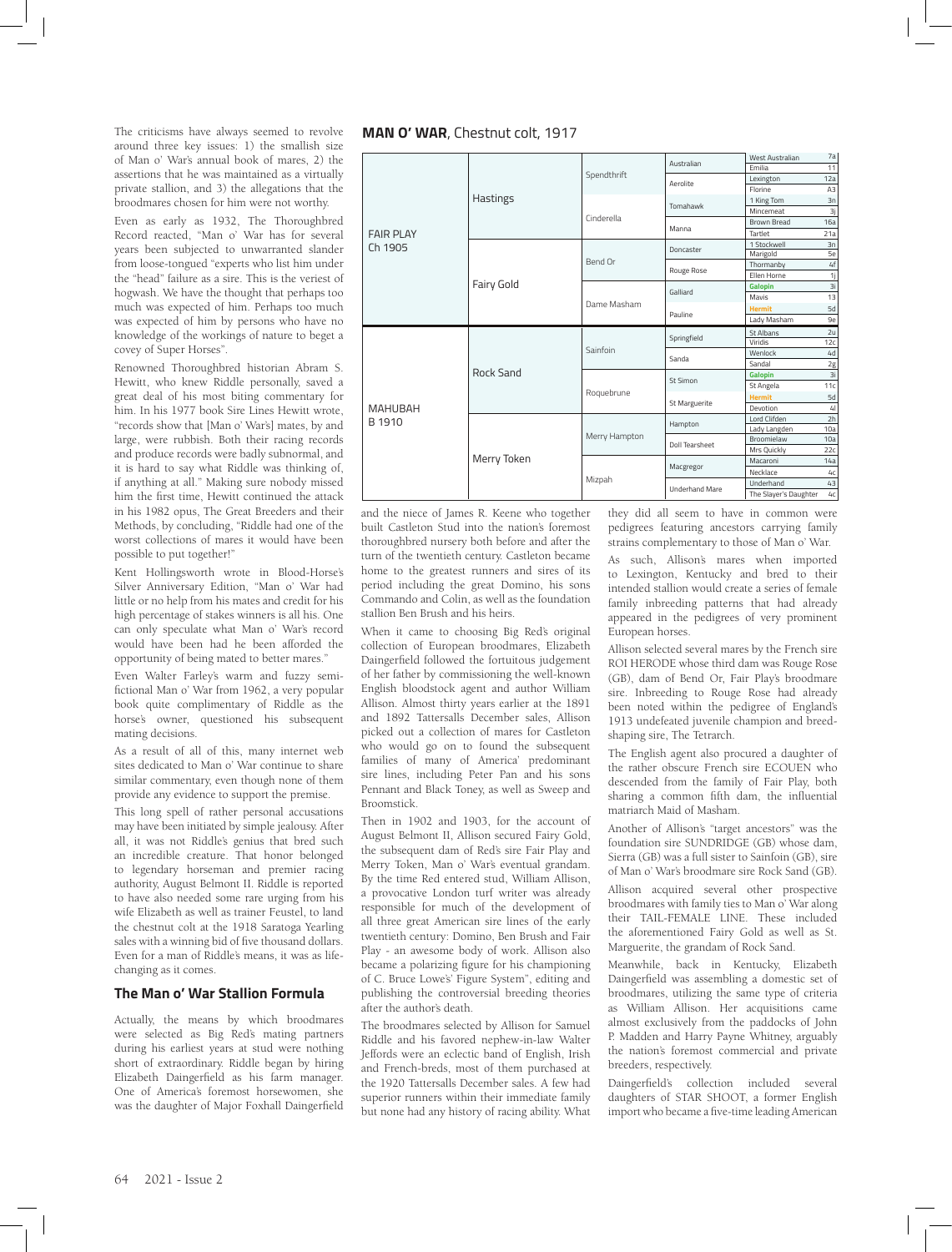sire while standing at John Madden's Hamburg Place. Star Shoot's fourth dam was Maid of Masham from whom, as previously noted, Fair Play descended.

Madden's legendary farm would bear the name of the sensational two-year old he sold for a record amount (\$50,001) granting his nursery's original purchase. The colt, HAMBURG, would eventually come into the possession of the Whitney family for whom he became a leading sire. Hamburg's broodmare sire Fellowcraft was a full brother to Spendthrift, Man o' War's paternal great grandsire, rendering him another suitable target ancestor.

Another of Red's target ancestors identified by Daingerfield was the leading English sire ORME whose blood had become accessible in the U.S. Orme's dam, Angelica, was a full sister to Rock Sand's broodmare sire, St. Simon.

MIGRAINE was an undistinguished sire with no known stakes winners who, nevertheless, met the desired standard as a half-brother to Big Red's paternal grandsire Hastings.

A half-brother to Fair Play, 1916 Belmont Stakes winner and useful sire FRIAR ROCK was another whose blood fit the bill.

Finally, Daingerfield acquired several other Madden and Whitney-bred broodmare prospects who were CLOSELY INBRED TO MANNIE GRAY (dam of Domino) AND SYLVABELLE (grandam of Broomstick). These individuals did not carry target ancestors per se, but did convey important inbreeding patterns to the families of two of the most influential sires of the era.

As with Allison, Daingerfield's choices did not show any preference for mares with better race and/or produce records, even though Riddle and Jeffords were both certainly capable of affording them.

A review of mares bred to Man o' War by outside breeders showed a majority with pedigrees carrying these same target ancestors. Clearly, the strategy was intentional and no coincidence.

Of course, the relatively limited number of available broodmares who carried at least one of Red's target ancestors made breeding him to mares without his targets unavoidable. As such, 110 or 29% of his total foals were out of mares who did not carry any.

Also, for a number of different reasons, the socalled best conventional broodmare candidates, as determined by racing ability and/or stakes producer status, were often never available to Man o' War. First of all, most of the best American race mares and producers of the 1920s and 30s were owned by private farms who had their own prominent stallions to support. Other mares were unavailable simply due to their distance from Kentucky. Another group had pedigrees unacceptable for Big Red as their union created undesirably close inbreeding patterns, particularly involving Fair Play.

One of the most influential farms of the period, with female champions and their producers galore, Idle Hour Farm was owned by Col. Edward R. Bradley who never allowed a single



A solider inspects big red who is help by his faithful groom Will Harbut

mare of his to be bred to Big Red. A heavy gambler especially on his own runners, Bradley considered Fair Play blood too hot-blooded and unreliable for his purposes. As a result, blue hens as good as the supreme matriarch La Troienne never had a chance to foal a son or daughter of Man o' War.

Man o' War was bred to five different two and/or three-year old filly champions. Most of the others were too far away, committed to their own farms' stallions or had an unfeasible pedigree.

The notion that Riddle and Jeffords were averse to sharing Man o' War's blood with outside breeders is just not correct. When Red was retired at three, Riddle told the Thoroughbred Record, "he was in trust for the American people as an invaluable instrument for the improvement of the breed". Nonetheless, it was exceedingly difficult to own one of the relatively small number of outside mares to be bred to Red. And yet, outside breeders accounted for 42% of Man o' War's stakes winners. They also accounted for 43% of the total foals bred during Red's phenomenal first five years at stud, when he sired an amazing 30% stakes winners.

In a 2000 interview, former chairman of the Jockey Club Ogden Phipps bristled, "nobody who ever had a nicely bred mare got to breed to Man o' War". This was an odd statement considering his own mother Gladys Mills Phipps of famed Wheatley Stable owned and bred 1939 Acorn Stakes winner Hostility by Man o' War having sent him her full sister to Sir Gallahad III, a French classic winner who became a three-time leading sire in the U.S. Whatever the slight, Phipps did hit the jackpot later on when he bred to Red's best son, Riddle's War Admiral and got a cluster of gems including Busanda, dam of the great Buckpasser.

In the end, the formulaic approach initiated by Allison and Daingerfield accounted for 71% of Red's foals and, not unexpectantly, resulted in remarkable breed-shaping success. Of the 271 foals with target ancestors, 53 or 19.6% were stakes winners. Conversely, Man o' War's 110 foals without target ancestors yielded 13 or 11.8% stakes winners. A difference of 66%.

Sam Riddle did set an annual limit of twentyfive broodmares for his franchise. Unsuccessful gestations brought the surviving foal count down to around seventeen. Compared to the other highly regarded sires of the period, this was an above average amount. Broomstick and Fair Play averaged only eleven and thirteen live foals, respectively. Star Shoot and Sir Gallahad III were at the high end, averaging 28 and 24 live foals per year. And still, Riddle, continues to suffer endless criticism for supplying Man o' War with a decidedly undersized book.

Not upping Big Red's foal crop size really only hurt the horse statistically. What seemed to be of prime concern to Riddle and Jeffords was maintaining the value of Man o' War blood by controlling its spread through only his better progeny as much as possible. Frequent gelding of Red's lesser colts kept the cheaper male line blood at a minimum. Retaining his best sons to stand beside their sire at Riddle's Faraway Farm provided breeders with some in-house alternatives when not able to get to Man o' War himself. The formula gained further credence as Man o' War's target ancestors became very prominent in the dams of his sons' best offspring as well.

Riddle was a spry sixty-year old when Big Red entered stud. He and his nephew were undoubtedly looking forward to a very bright future. Surely, one of their concerns was to avoid getting beat in the big races by 'their own